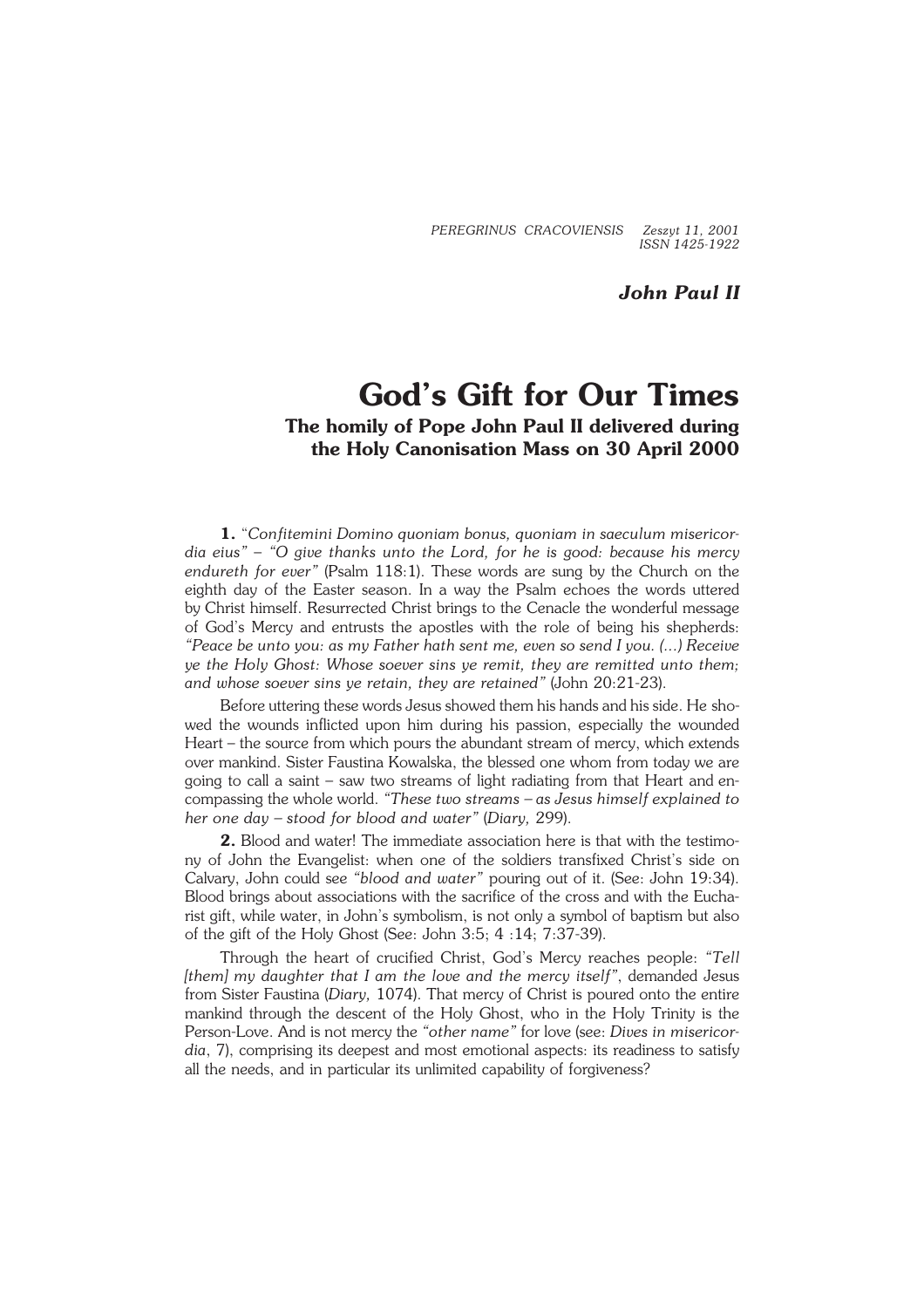Today, while presenting the life and the testimony of Sister Faustina Kowalska to the whole Church as God's gift for our times, I truly experience a great joy. Bythe Providence's decree the life of that humble daughter of the Polish land was strictly connected with the history of the  $20<sup>th</sup>$  century, which has just come to its end. Christ entrusted her with His message of mercy in the years between the First World War and the Second World War. Someone who can remember and who was a witness and participant of the events of those years and of the terrible suffering which they brought to millions of people knows well how necessary that message of mercy was.

Jesus said to Sister Faustina: *"Mankind will not find calming till it turns with trust to my mercy"* (*Diary,* 300). Thanks to a Polish nun this message has become forever connected with the 20<sup>th</sup> century, which closes the second millennium and constitutes a bridge towards the third one. This is not a new message, but it can be considered as a gift of special enlightenment, which gives us a deeper perception of the Passover Gospel so that we could carry it like a beam of light to the people of our times.

**3.** What are the coming years going to bring us? What will man's future ontheEarth be? We are not allowed to know that. It is certain, however, that apart from further success we will unfortunately encounter painful experiences as well. But the light of God's Mercy, which God in a way bestowed on the world anew through Sister Faustina's charisma, will illuminate human ways in the third millen− nium.

However, today it is necessary for mankind to do what the apostles once did and to receive, in the Cenacle of history, resurrected Christ who shows us His wounds after crucifixion and says: "*Peace be unto you!"* It is necessary that man− kind should allow themselves to be overwhelmed and transcended by the Holy Ghost sent to them by resurrected Christ. This is the Holy Ghost who heals the wounds of the heart, pulls down the walls that separate us from God and from one another, and allows us again to enjoy the love of the Father and the feeling of fraternal unity.

**4.** Therefore it is important for us to accept the whole message contained in the word of God for today, the Second Easter Sunday, which henceforth the whole Church is going to call the *"Sunday of God's Mercy"*. The successive re− adings of the liturgy seem to be laying out a route of mercy, which restores the relationship of each individual with God. At the same time, it also establishes new relationships of fraternal solidarity between people. Christ taught us that *"man not only experiences and obtains the mercy of God, but he is also himself ordained to «practise» mercy towards others: «Blessed are the merciful: for they shall obtain mercy»"* (Matthew, 5:7), (*Dives in misericordia,* 14). Jesus has also reve− aled to us the numerous ways of mercy, which not only forgives sins, but also meets all human needs. Jesus would lean over all human misery, both the material and spiritual one.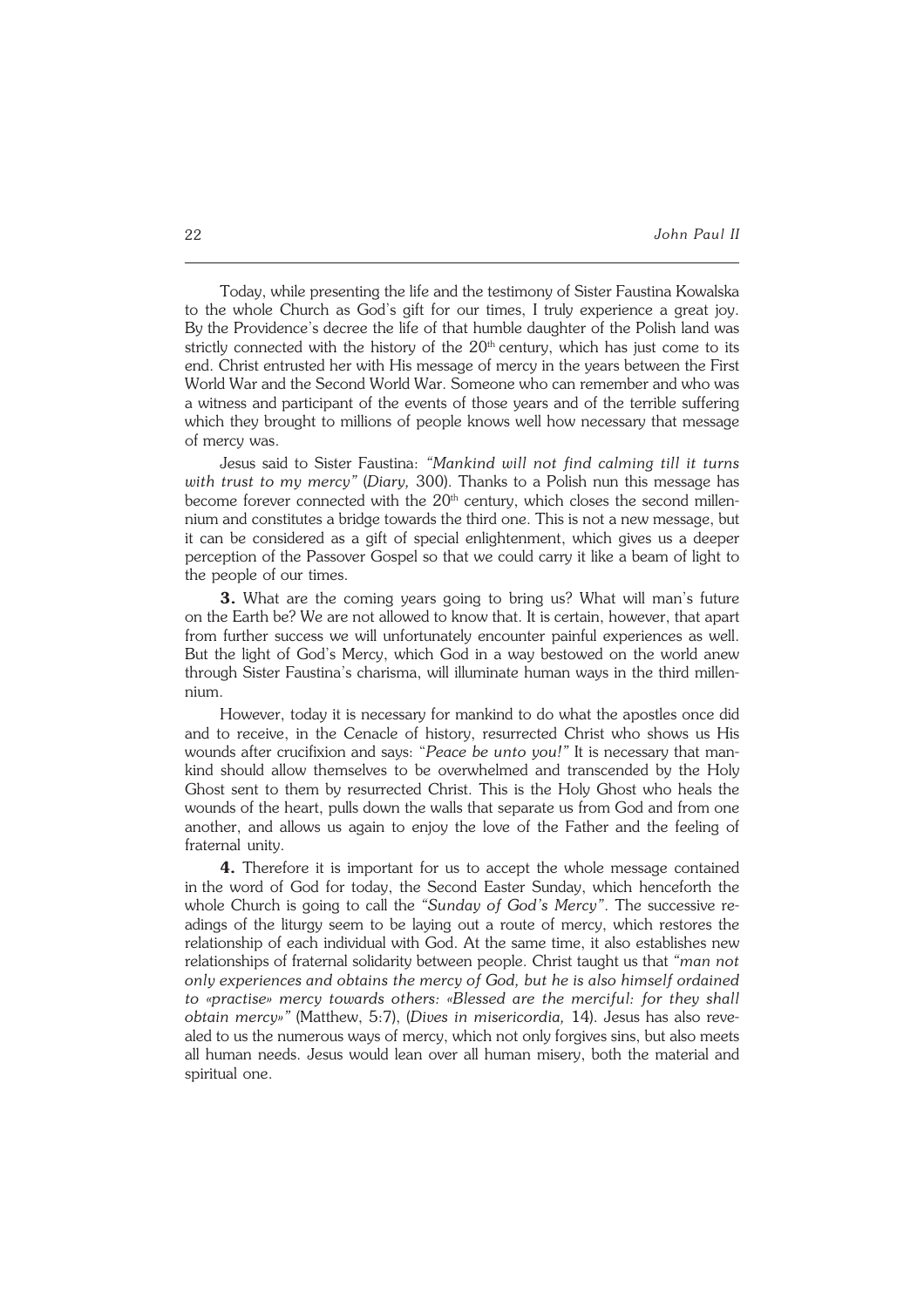Christ's message of mercy constantly reaches us in the gesture of His arms outstretched towards the suffering people. He was seen that way by Sister Faustina who described and announced Him to people of all continents. Remaining in the seclusion of her convent in Łagiewniki in Cracow, she transformed her life into a hymn in praise of mercy: *Misericordias Domini in aeternum cantabo* (Psalm89[88]:2).

**5.** The canonisation of Sister Faustina has a particular significance. Today, through that canonisation I wish to pass over the message of mercy to the new millennium. I address it to all people so that they could learn, in a more and more complete way, how to perceive the real face of God and the real face of man.

For the love of God and the love of man are inseparable, as we are reminded in the First Epistle General of St. John: *"By this we know that we love the chil− dren of God, when we love God, and keep his commandments"* (5:2). In these words the Apostle expresses the truth about love, pointing out that keeping the commandments is its measure and criterion.

It is not easy to love with a deep love, which consists in making a real gift of oneself. This love can only be learnt through penetrating into the mystery of God's love. By gazing at Him and becoming united with His fatherly Heart we become capable of looking at our brothers with new eyes, assuming the attitude of disinte− restedness, solidarity, generosity and forgiveness. Mercy consists of all that!

While mankind keeps penetrating into the mystery of that merciful outlook, the ideal about which we have learnt in the first reading of today will manifest itself as something possible to attain. *"And the multitude of them that believed were* of one heart and of one soul: neither said any of them that ought of the things *which he possessed was his own; but they had all things common"* (The Acts, 4:32). Thus mercy shapes human relations and the community life and it lays out the principle of sharing the goods. "Merciful deeds" towards body and soul had their source in it. Thus, mercy assumes a particular form – that of becoming a*"fel− low−man"* for the brothers who are in the utmost need.

**6.** Sister Faustina Kowalska wrote in her *Diary*: *"I feel such a terrible pain when I see the suffering of the fellow−men; all the suffering of the fellow−men isreflected in my heart. I carry all their torments in my heart and they exhaust me physically. I would like all the pains to become my pains, in order to give relief to the fellow−men"* (*Diary*, 1039). This shows to what degree of compassion the love that is measured by God's love leads!

This love should inspire the contemporary man, the contemporary humanity, to become capable of facing the crisis of the sense of life, to take the challenges connected with various needs, but above all to fulfil the duty of defending the digni− ty of any human being. In this way the message of God's mercy will indirectly become a message of the unique dignity and value of each man. In the eyes of God each person is precious. Christ sacrificed His life for everyone and the Father gives everyone his Ghost and makes everyone close to Himself.